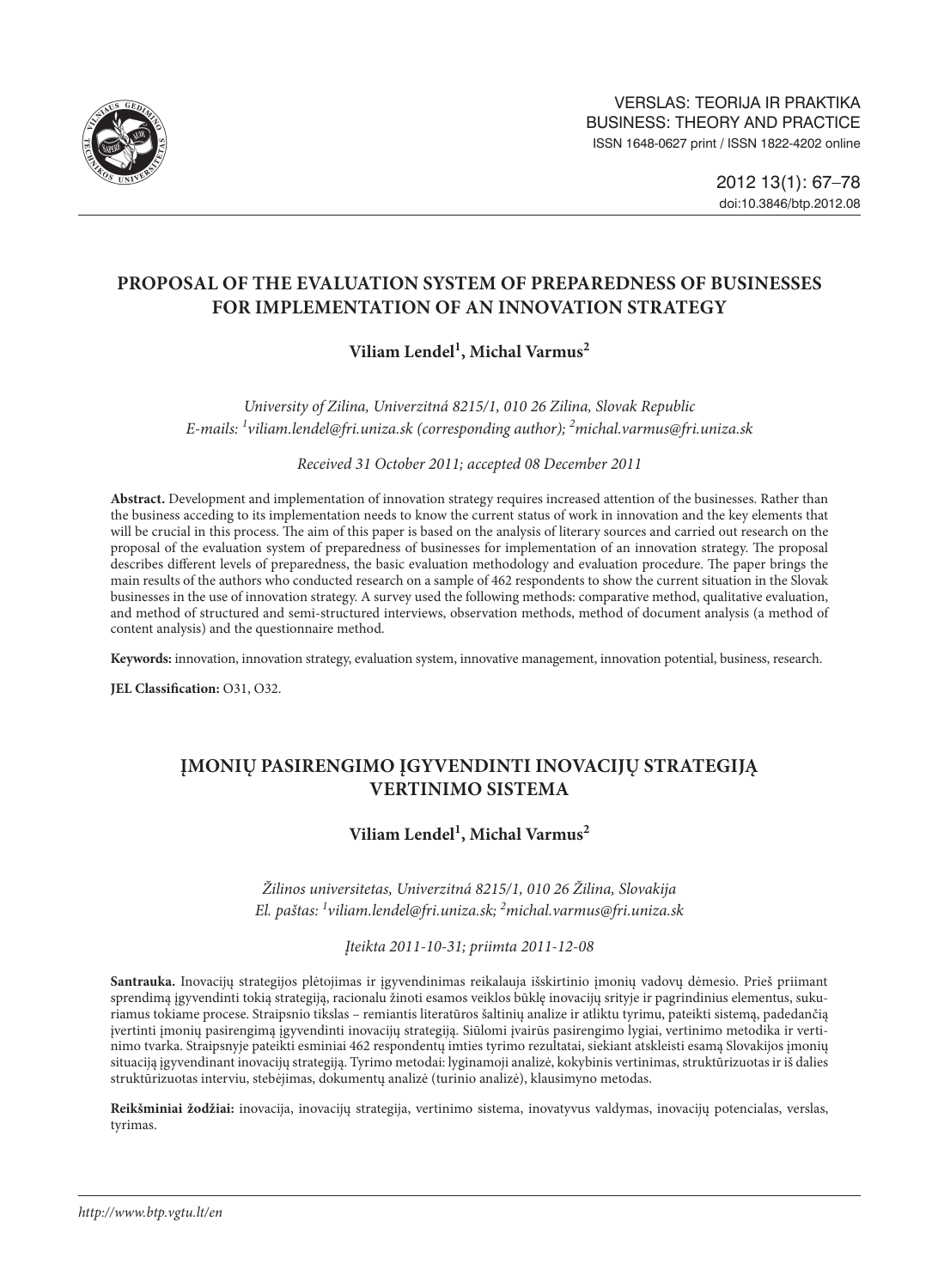### **1. Introduction**

In the current period marked by the economic crisis impacts, the innovations play an important role. Successful can only be those businesses that invest their funds into innovation and research. It is necessary to manage innovation activities in the business. The innovative strategy is the basic tool that determines the innovation direction of the business. Innovation strategy is based on business strategy and strategic goals (West, Farr 1990).

In order to be successful in implementing the innovation strategy and realize it in the business, there is a need to recognize the achievements in the areas affecting the innovation strategy. Every business is located at a different level of preparedness in implementing innovative strategies in the business. It is therefore necessary to identify the current level of preparedness to detect weaknesses and make recommendations for improvement. It is necessary to have created an appropriate methodology for assessing the readiness of the business to implement innovation strategies.

Innovation strategy is a management concept, consisting of many internal and external activities that enhance the innovative potential of the business. It is necessary to stress the importance and role of actors affecting the formation of an innovation strategy. These are the business employees, managers, as well as customers.

#### **2. Objective and methodology**

The main aim of the paper is to acquire new knowledge in the field of innovation management focusing on the area of innovation strategies and highlight the possibility of creating an evaluation of preparedness of the business for implementation of innovation strategy. Proposal of the levels of preparedness of business for implementation of innovative strategies in the business can significantly help to identify weaknesses of a business in this area and identify space for further improvement. The proposed system is intended to serve as a control tool during the implementation of innovation strategy in the business. The aim is to give business managers a tool for self-valuation. The management gets the evaluation of the levels of business readiness for the implementation of innovation strategy. Solution of the examined issues in the paper requires the use of several methods depending on the character of each part of the solution.

For the acquisition and collection of information the following methods were used: method of analysis of documents (when analyzing current and historical data relevant to the issue), questionnaire method and the method of semi-structured interviews (data collection in empirical research), method of observation (visiting businesses).

For the information processing mainly two methods were used: method of quantitative assessment (formation of statistical averages, percentages, application of statistical tests and other statistical methods) and the comparative method (when comparing data obtained from the relevant empirical research and the collation of data from the analysis of secondary sources).

To solve the problem, methods of induction, deduction, synthesis (in developing evaluation system of preparedness of business for the application of innovation and strategy and formulation of different levels of readiness), abstraction and modelling were used.

#### **3. The current state of dealing with the issue**

Among the professional public there is currently a debate about definition of innovation strategy and allocation of areas of their operation. Kováč (2007) sees innovation strategy as determining long-term fundamental business goals and determines the activities and resources for achieving these goals. Orientation of goals is focused on timely response to changes in signalling of need of innovations. The above-mentioned variability of innovation strategy is highlighted by Zaušková (2006). Innovation strategy is often called in the scientific literature such as e.g. scientific and technical, development-innovation or research and development strategy. Zaušková (2006) gives some attention to the fact that the scope of the adjective (in the context of innovation strategy) may be wider, respectively narrower.

There are a few definitions of an innovation strategy in the literature, but each of these cover only a section of the overall role of an innovation strategy.

Wide variability of the notion of innovation strategy can be documented by the following claims. Katz, Du Preez and Schutte (2010) understood an innovation strategy as:

- an incremental, functional, predetermined plan governing the allocation of resource to different types of innovations in order to achieve a company's overall corporate strategic objectives and,
- a decision framework guiding a company about when and how it should selectively abandon the past and/or change its corporate strategy and objectives in order to focus on the business of the future.

According to Gilbert (1994) innovation strategy determines to what degree and in what way a firm attempts to use innovation to execute its business strategy and improve its performance. Also, Tidd *et al.* (2007) are inclined to believe and claim that innovation strategy helps to understand what, why and when to carry out innovation activities. Kováč (2007) takes a different view. According to him, we need to look at an innovation strategy as at the introduction products of new generations or technologies developed at intervals, which interrupt the period of relative stability. He also highlights, that innovations bring a jump in productiv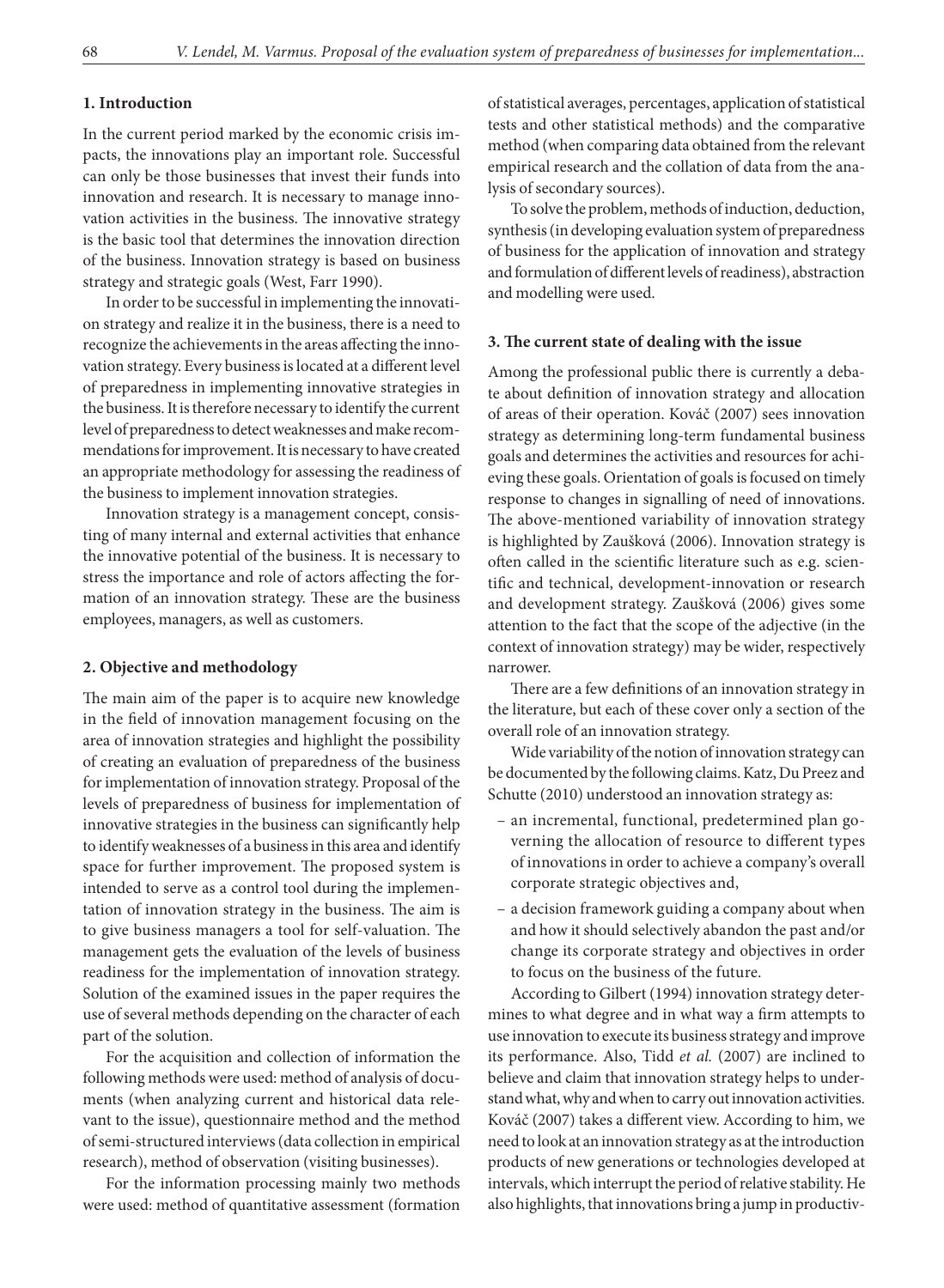ity and market share. Strecker (2009) perceives innovation strategy as the sum of strategic choices afirm makes regarding its innovation activity. He reminds, that innovation goals (ends) are not included – only means. Innovation strategy is considered as a firm's wide cross-functional meta-strategy. Dodgson, Gann and Salter (2008) point out the importance of innovation in meeting the business objectives, and gain competitive advantage when they state that the innovation strategy:

- helps firms decide, in a cumulative and sustainable manner, about the type of innovation that best match corporate objectives,
- guides decisions on how resources are to be used to meet a firm's objectives for innovation and thereby deliver value and build competitive advantage.

Based on a thorough analysis of domestic and foreign literature, we can proceed to the following definitions of innovation strategy:

*"Innovation strategy is innovative direction of business approach to the choice of objectives, methods and ways to fully utilize and develop the innovative potential of the business. This is the direction given of its boundary, which determines the potential of innovative strategies"* (Lendel, Varmus 2011).

Based on the analysis of domestic and foreign literature, we can also conclude that the innovation strategy is significantly affected by the five basic (key) elements. It can be written in the form of function with five variables that affect the implementation and actual realization of innovation strategy:

$$
I_S = f(I_M, I_{PS}, L_T, P_C, O_S),
$$

where

- *I<sub>S</sub>* − Innovation strategy;
- $I_M$  Innovation management;
- *I<sub>PS</sub>* − Innovative potential of strategy;
- $L_T$  Lateral thinking;
- *P<sub>C</sub>* − Pro-innovation climate;
- *OS* − Organizational structure.

Innovation strategy given five key elements can be understood as a comprehensive strategy based on the initiative and innovative management, relying on its innovative potential, using as a main tool the lateral thinking and acting in a pro-innovation climate, supported by appropriate organizational structure.

The focus of interest of the innovation strategy is innovation and effective work with them. The output of the innovation strategy is created value, which makes the company more competitive, it opens up new possibilities for the implementation (of the market, processes, procedures, work, etc.). It mainly consists of knowledge (more in Frappaolo 2006).

The first important factor influencing the innovation strategy is the *innovative management*. Its mission is to create a working environment that encourages innovative atmosphere. This means, above all, confidence in the management of innovation, ensuring effective communication and leadership to teamwork.

This element is understood as systems management support for innovation: innovative practices, methods and resources management, management styles and initiatives leading to improvement and greater use of innovation in the enterprise. Ranks are also expert knowledge and systems that are designed to ensure effective work with knowledge and innovation-related data. This requires the management to invest in the information systems for ensuring the free flow of information in the enterprise. It will able to present needed ideas on the unusual places and provoke the management to combine the fragments of information (Zaušková 2006: 33). Important and irreplaceable role in the implementation process and subsequent realization of innovative strategies is allocated to managers. It is them who determine the business goals and create enterprise policies, from which innovation activities in the company are derived. Management through effective and innovative strategy directly affects the management of innovation and innovative business activities (Hittmár 2006).

The second element identified as the *innovative potential of the strategy* represents a degree of innovation strategy, which would be attained in the optimal utilization of all sources of innovation strategy. The level of innovation potential strategy depends on the level and quality of the components of the innovative resources of the strategy.

*As Innovation sources of strategy*, we understand innovative opportunities, skills, knowledge, experience, invention and innovation, which the firm has available, or is able to obtain in time.

The third important element of innovation strategy is *lateral thinking*. The innovation strategy must be supported by appropriate lateral thinking, which enables them to use innovative potential of the company in innovation area and its innovation activities. Lateral thinking is looking for new ways of looking at the problem rather than to proceed according to the selected logical steps (Sloane 2003: 7). This is a set of approaches and techniques designed to find radical new approaches to solving the problem (Bono 1993). Lateral thinking is based on creative thinking, which is characterized by the use of appropriate approaches to address a variety of techniques for addressing strategic tasks (Zaušková 2006: 90).

Lateral thinking offers a wide range of non-traditional practices, methods and techniques. Its main feature is that the detection of a single view of the case focuses on the next. It is about to generate alternative solutions and generate ideas. Another feature is the way of procedures. Unusual solution procedure is based on the fact that lateral thinking in certain phases makes a jump as opposed to vertical thinking, which proceeds logically from one point to the next point (Bono 1998).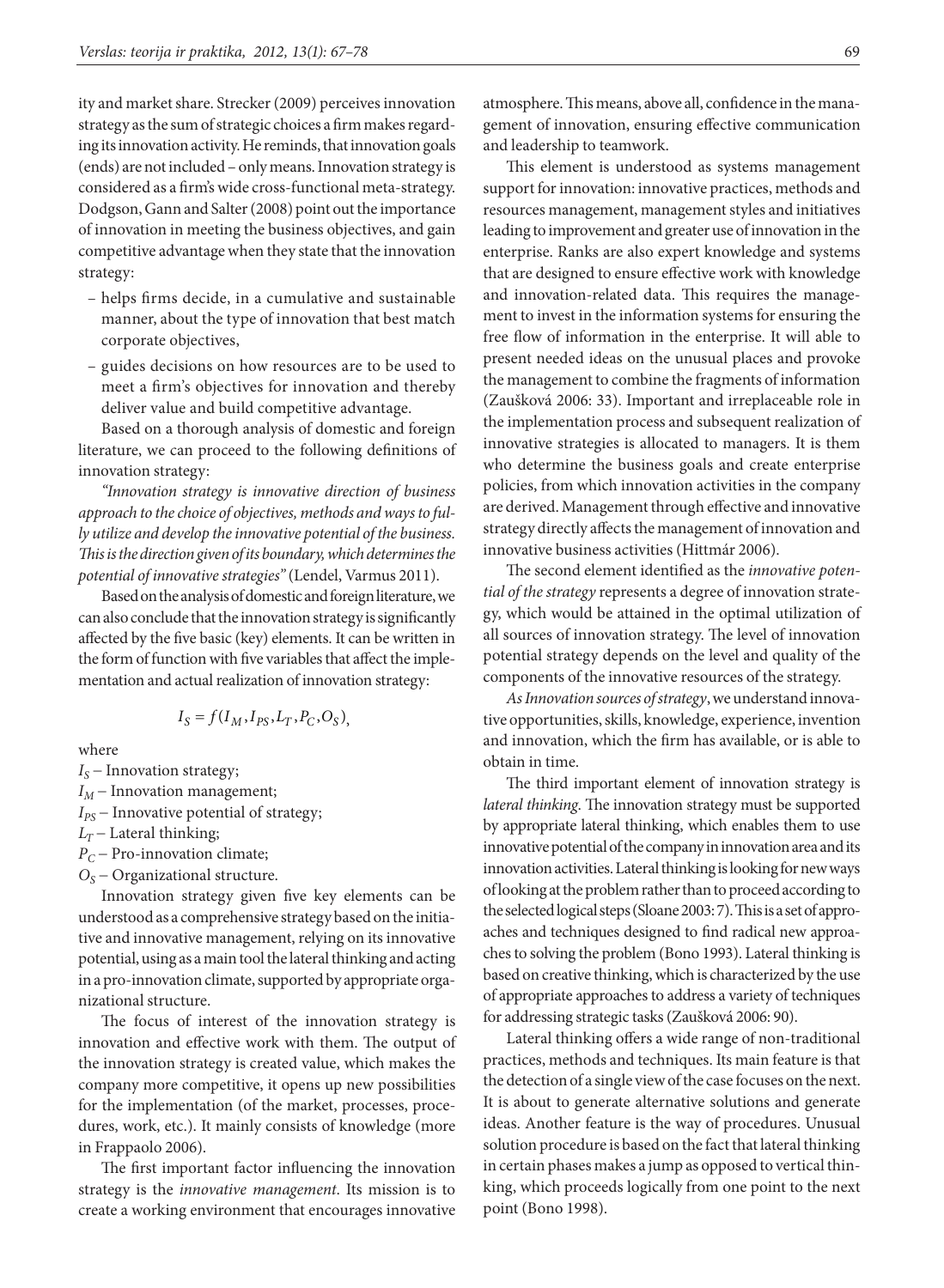The key elements of the innovation strategy also include pro-innovation climate (environment), which significantly affects the implementation and realization of innovation strategy. Pro-innovation climate is characterized by change, learning, flexibility, creativity and development. It significantly influences the creating of innovative strategies and its implementation. On the other hand, it should be noted that innovation strategy affects the content of corporate culture (Šimková 2006).

The last identified key element is the organizational structure. Application of the innovation strategy, which is a manifestation of implementation of innovation and it is usually linked to changes in organizational structures. Innovation processes require new demands for changes in existing structures. Bartok and Ješka (2006) indicate the following typical structures:

- A new department for new product.
- A new business division.
- An independent business unit.
- Concrete cooperation.
- Innovation is provided by sister company.

### **4. Proposal of levels of preparedness of business for implementation of the innovation strategy**

Tidd *et al.* (2007) and Lesáková (2010) believe that, based on research in organizations with existing systems support/ development of innovation it is possible to identify certain stages on the path to building a successful innovative organization. Tidd *et al.* (2007) argue that each of these stages takes time and there is no guarantee that the organization gets to the next level (Fig. 1).





**Fig. 1.** Five levels of building an innovative model with high involvement

Table 1 shows the typical characteristics of the different levels of involvement of business in innovation that is provided by Tidd *et al.* (2007). He distinguishes five basic levels from the unconscious involvement of business in innovation to the highest level of full, high involvement in innovation. In this case he said about learning organizations.

Every business is located at a different level of preparedness in implementing innovative strategies in business. When creating different levels of preparedness of business, we started from the breakdown according to Tidd *et al.* (2007). However, other data sources were scientific works of foreign authors working in the field of innovation management, knowledge management and learning organizations.

Also, the basis for creating different levels were results obtained in our own research to diagnose the level of application of innovation strategies in businesses operating in Slovakia, interviews with their senior managers, as well as discussions with experts at universities and colleges in Slovakia and Czech Republic aimed at the field of innovations.

On the basis of carried out research we propose fivespeed breakdown levels of preparedness of enterprise to implementation and realization of innovative strategies:

- Chaotic level.
- Insufficient level.
- Acceptable level.
- High level.
- Excellent level.

*Chaotic level* of preparedness is responsible for the company which has not a primary interest in working with innovation and generate innovative activities. Management has no specific idea about the work of innovation in the enterprise. An enterprise does not register inventions and innovative opportunities. The company follows the usual routes and doesn't develop new initiatives. Often it does not work through communication in the enterprise and management staff does not know the vision of the future of the company. This level also features an unsatisfactory organizational structure.

*The insufficient level* of preparedness is responsible for the company, which can be seen beginning the efforts to work with innovation. The management has got a specific idea, but that is not included in long-term business plans. Invention and innovation opportunities are already registered, but without a consistent approach. Employees aim to meet the specified tasks. This level is characterized by an organizational structure with a lack of information flow security.

*The acceptable level of* preparedness is responsible for the company that meets the minimum level for the implementation of innovation strategy. The management of innovation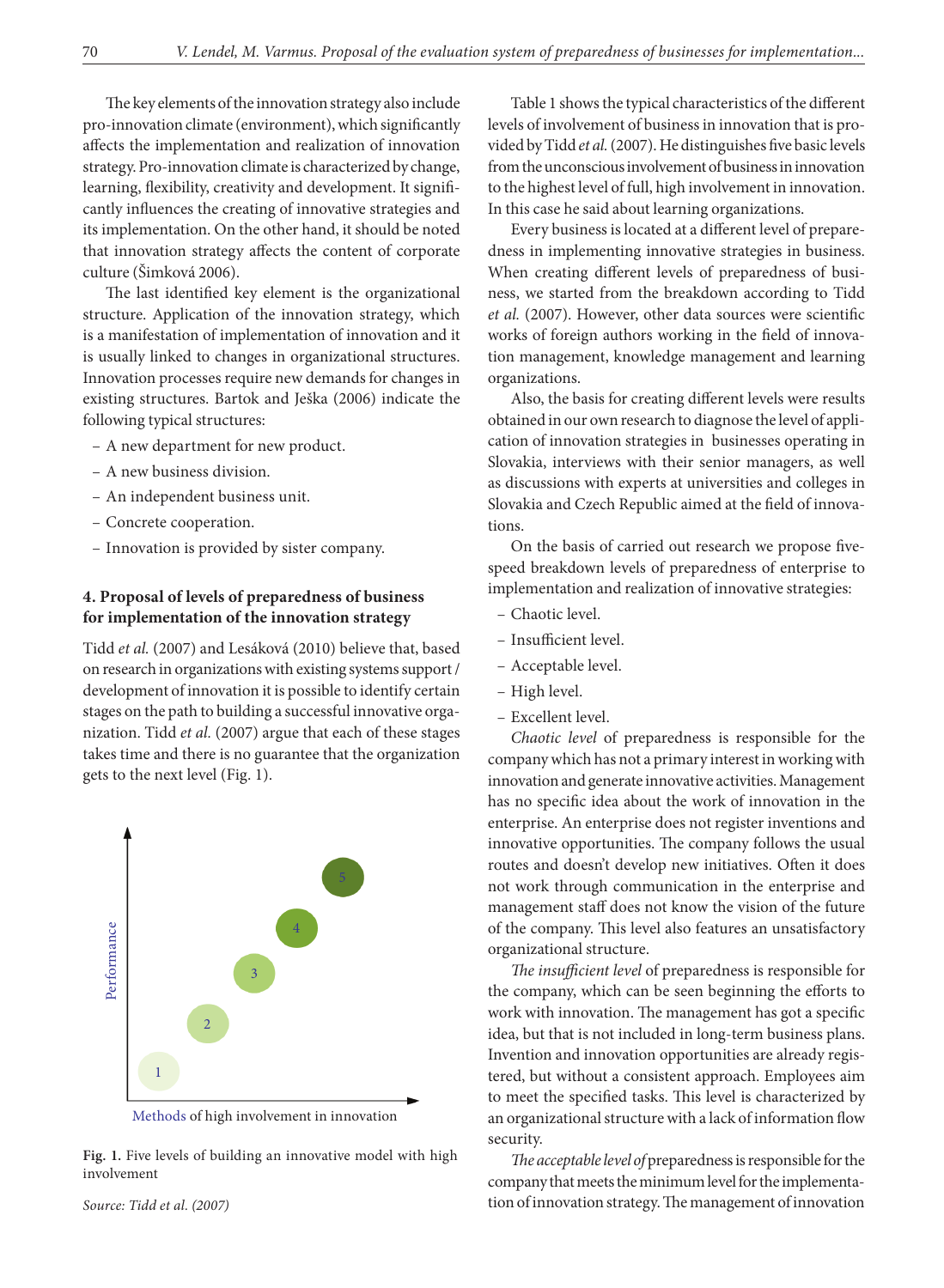| Stage of development (level)  | Typical characteristics                                                                    |
|-------------------------------|--------------------------------------------------------------------------------------------|
| Unawares involvement          | Occasional problem solving                                                                 |
|                               | Lack of effort or formal structures                                                        |
|                               | Occasional afflux of activities of intermittently idle                                     |
|                               | The dominant is the model of problem-solving of specialist                                 |
|                               | Short-term benefits                                                                        |
|                               | No strategic impact                                                                        |
| Structured involvement        | Formal attempts to create and sustain high-involvement                                     |
|                               | Use a formal process for problem solving                                                   |
|                               | The use of participatory                                                                   |
|                               | Training in the basic instruments for involvement                                          |
|                               | Structured processing system suggestion                                                    |
|                               | Reward system                                                                              |
|                               | Often a parallel system to normal operations                                               |
| Involvement oriented to goals | All from the level $2 +$ formal implementation of strategic goals                          |
|                               | Monitoring and measurement of generated innovation towards these goals                     |
|                               | Linear control system                                                                      |
| Proactive involvement         | All from the level $3 +$ responsibility for the mechanism, timing, etc. are transferred to |
|                               | the realization unit                                                                       |
|                               | Internally managed connection (not externally controlled)                                  |
|                               | The high level of experimentation                                                          |
| Full high involvement in      | High involvement in innovation is the predominant way of working                           |
| innovation                    | Automatic collection and sharing of knowledge                                              |
| - Learning organization       | Each is actively involved in the innovation process                                        |
|                               | Incremental and radical innovations                                                        |

**Table 1.** Stages of development of high involvement in innovation

*Source: Tidd et al. (2007)*

involves the long-term plans and committing to the necessary resources for their search. New innovative ideas are recorded in the company. Employees try to find a solution otherwise. In organizational structure there are still problems in the sphere of secure corporate communication.

*The high level of* preparedness is responsible for the company, which is on track to become the top innovator. Management supports the work of innovation and determines the future direction of innovation. The company will keep reliable records on the state of inventions, innovative opportunities and innovation. Employees make full use of their imagination and creativity (Blašková 2010). Within the organizational structure the company works as a secure flow of information, as well as effective corporate communication.

*Excellent level* preparedness is responsible for the company which can be moved to a group of top innovators and in some key elements of an innovation strategy achieves the best values. Innovation management fully supports the work of innovation and is actively engaged in the process of employees. In the enterprise there is a sophisticated system of work with innovations, including their records. Lateral thinking is most often applied to solve the problems. Proinnovation corporate culture and organizational structure create a favourable environment for further progress in the field of business innovation.

## **5. Proposal of the evaluation system of preparedness of businesses for implementation of an innovation strategy**

The current state of the key elements of an innovation strategy may lead to the conclusion that to reduce the risk of failure of its implementation it is necessary to first change the status of some key elements and then proceed to implement innovative strategies in the enterprise.

This is a proposal of point evaluation system of preparedness of the business for implementation of an innovation strategy. Implementation success and implementation of innovation strategy is largely determined by several factors, which we describe in greater detail (innovation management, innovative potential of strategy, lateral thinking, pro-innovation climate, organizational structure). These key elements of innovation strategy are reflected in five major areas:

- The area of the state of implementation of innovative methods, sources, forms and management tools.
- Field work with invention, innovation opportunities, innovation and knowledge.
- Field work with traditional methods, procedures and techniques of thought.
- The area of the state of environment conducive to innovation.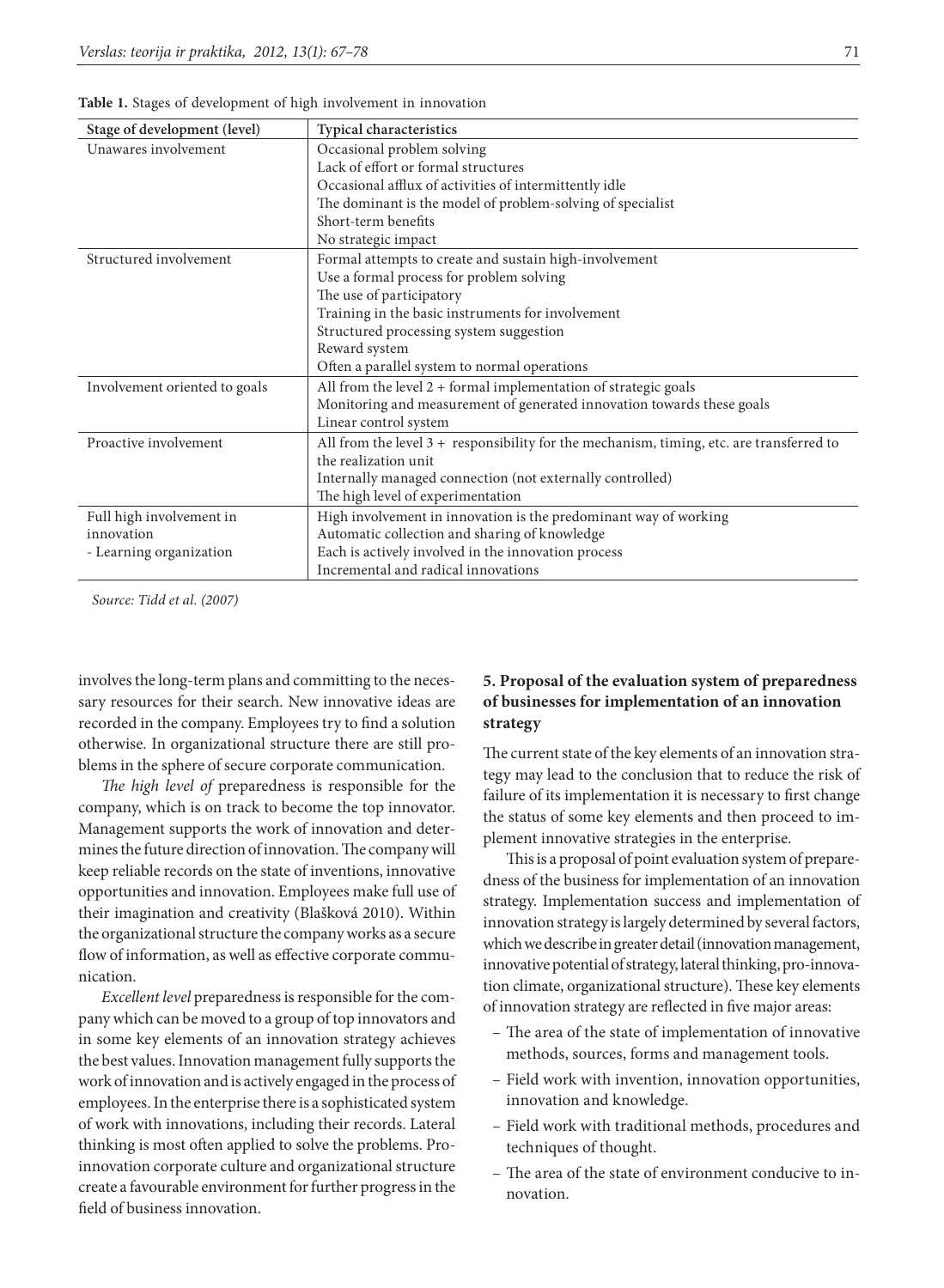– The area of the state's organizational structure.

Each area can be expressed in *matrix*. The matrix describes the status of the area of the key elements, it expresses the score of each status and provides a listing of the main risks arising from the status of the area. The scores assigned to each status are used to calculate the level of preparedness to the implementation of innovative strategies in the business, resulting from a described area.

## *Matrix of the state of implementation of innovative methods, sources, forms and management tools*

This matrix (Table 2) follows the existence and use of innovative methods, sources, forms and management tools in the enterprise. These are basic areas of innovation management. The existence of the use of innovative forms, tools, resources and management techniques greatly affect the successful implementation of innovation strategy. By contrast the low utilization rate of innovation management, or even lack of some of its tools and methods that greatly affect the course of implementation of innovation strategy in the enterprise. Innovation strategy will be based on longterm vision and objectives are not supported.

## *Matrix of field work with invention, innovation opportunities, innovation and knowledge*

This matrix (Table 3) monitors the company's ability to work with invention, innovation opportunities, innovation, knowledge and information on a centralized register. Degree of centralization affects the success of the implementation of innovative strategies within the company. If there are inventions, innovation opportunities, innovations and knowledge of central registration, the risk of failure of the implementation of innovation strategy is very low.

## *Matrix of field work with traditional methods, procedures and techniques of thought*

This matrix (Table 4) deals with the ability to solve business problems in non-traditional innovation methods, procedures and techniques of thought. It is the application of lateral thinking. If there is more to generate alternatives and review, the risk of failure of the implementation of innovation strategy is very low.

### *Matrix of the state of the environment of innovation*

This matrix (Table 5) looks at and evaluates the level of a supportive environment for innovation. This environment is composed mainly of corporate culture and employees. If a company provides pro-innovation climate, the risk of failure of the implementation of innovative strategies in business is very low. Conversely, if in the enterprise there is an environment that does not support the creation and management of innovation, the initiative in implementing the innovation strategy is doomed to failure.

| <b>Status</b>                                                                                                                                                                                                                                        | Points   | Main risks                                                                                                                                                            |
|------------------------------------------------------------------------------------------------------------------------------------------------------------------------------------------------------------------------------------------------------|----------|-----------------------------------------------------------------------------------------------------------------------------------------------------------------------|
| Management has no specific idea about the work<br>of innovation in the enterprise, includes ways to<br>achieve it                                                                                                                                    | $\Omega$ | Innovation strategy does not allow work to innovation<br>Innovation strategy is contrary to the perceptions<br>of management                                          |
| The management has got a specific idea, but that is<br>not included in long-term business plans                                                                                                                                                      | 1        | Innovation strategy will not support long-term goals of<br>innovation<br>Innovation Strategy will be carried out unrestrained,<br>without a coherent long-term vision |
| The management of innovation involves the long-<br>term plans and commitment to the necessary<br>human and financial resources for their search                                                                                                      | 4        | Innovation strategy is contrary to the perceptions<br>of management<br>Innovation strategy does not respond to current<br>opportunities and threats to innovation     |
| Management has a vision to work with innovation<br>in the long term. Regularly meets to assess the<br>initial situation and determines the future direction<br>of innovation                                                                         | 7        | Innovation strategy will be realized without the support of<br>employees                                                                                              |
| Management has an exact idea of working with<br>innovation, which is reflected in long-term plans,<br>supported by human and financial resources.<br>Management actively communicates with staff and<br>involves them in shaping innovation strategy | 12       |                                                                                                                                                                       |

**Table 2.** Matrix of the status of implementation of innovative methods, sources, forms and management tools

*Source: own elaboration*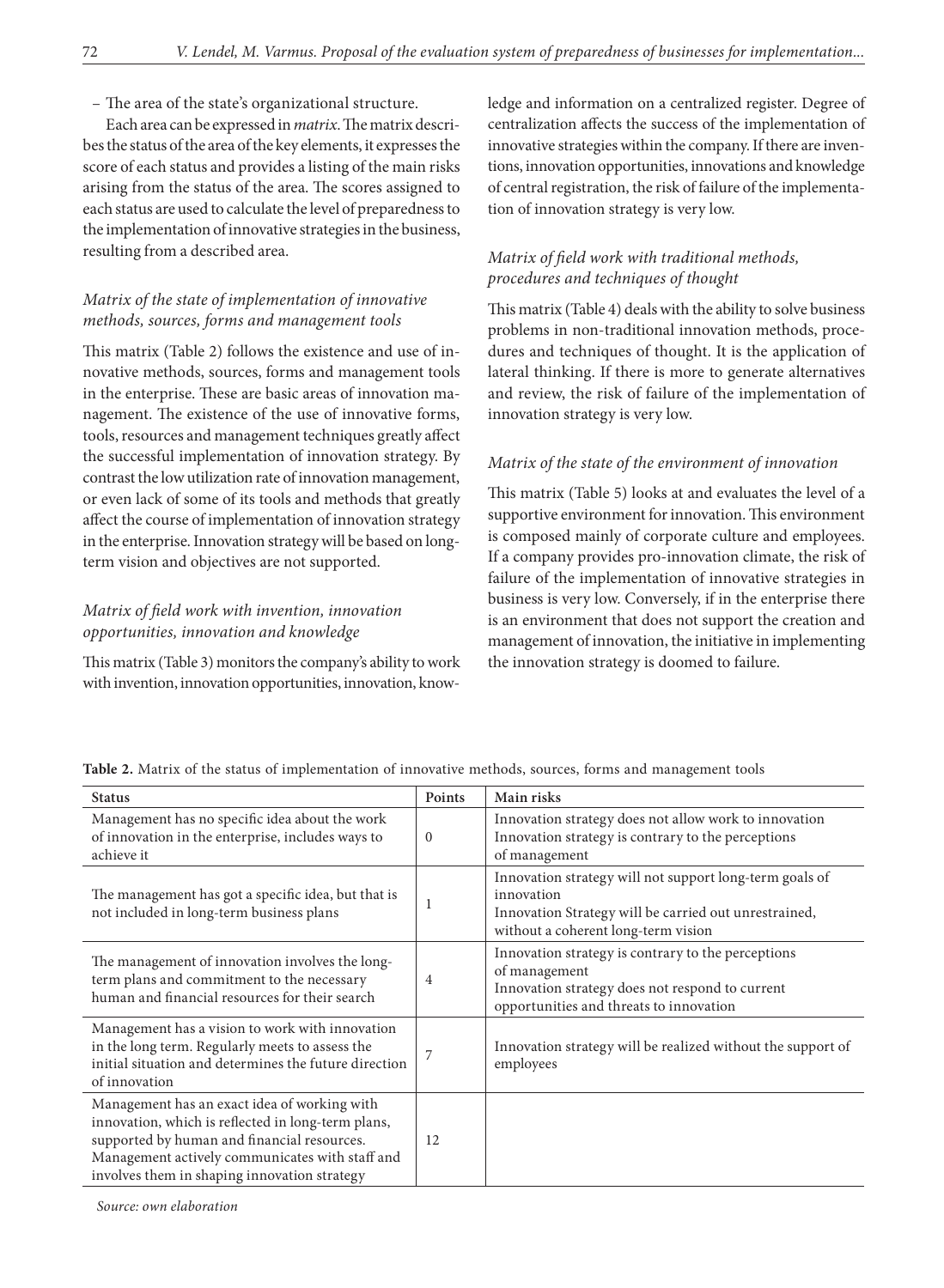| <b>Status</b>                                                                                                                                                                            | Points   | Main risks                                                                                                   |
|------------------------------------------------------------------------------------------------------------------------------------------------------------------------------------------|----------|--------------------------------------------------------------------------------------------------------------|
| Invention and innovation opportunities are not registered                                                                                                                                | $\Omega$ | It is not base<br>Innovation strategy will not support the<br>information required in the innovation process |
| Invention and innovation opportunities are not recorded<br>conceptually                                                                                                                  | 2        | Innovation strategy in some areas cannot support<br>the necessary information                                |
| New innovative ideas are recorded and developed through<br>creative techniques                                                                                                           | 5        | Innovation strategy is to use only part of their<br>innovation potential                                     |
| The company shall keep reliable records on the state of<br>inventions, innovation and opportunities for innovation<br>(implementation, backup )                                          | 8        | The risk of inconsistency of information                                                                     |
| When there is a complaint about innovation (idea),<br>everyone knows how to deal with it, i.e., there is a<br>sophisticated system of work with their innovations<br>including recording | 13       |                                                                                                              |

**Table 3.** Matrix of the work of invention, innovation opportunities, innovation and knowledge

*Source: own elaboration*

**Table 4.** Matrix of the work of non-traditional methods, procedures and techniques of thought

| <b>Status</b>                                                                                                                                                                                           | Points   | Main risks                                                                                                         |  |
|---------------------------------------------------------------------------------------------------------------------------------------------------------------------------------------------------------|----------|--------------------------------------------------------------------------------------------------------------------|--|
| The company is holding up rather good roads,<br>doesn't like inventing something new                                                                                                                    | $\Omega$ | There is nothing on which we can build an<br>innovation strategy<br>Innovation strategy has not greater importance |  |
| Employees after completion of specified tasks are<br>not any more interested in a topic                                                                                                                 |          | Innovation strategy will have limited space for their<br>development<br>The lack of innovation challenges          |  |
| Employees undertake trying to find solutions other<br>than now                                                                                                                                          | 3        | Limited use of non-traditional tools, techniques<br>and methods of thinking                                        |  |
| Employees with their imagination and creativity<br>regularly contribute to the strengthening of<br>competitiveness                                                                                      | 6        | The use of lateral thinking only in specific areas                                                                 |  |
| Employees like inventing something new and find a<br>solution often using unconventional methods, often<br>at work think that it is not possible to solve the<br>problem in a different way than before | 10       |                                                                                                                    |  |

*Source: own elaboration*

| Table 5. Matrix of the status of a supportive environment for innovation |  |
|--------------------------------------------------------------------------|--|
|--------------------------------------------------------------------------|--|

| <b>Status</b>                                                                                                 | <b>Points</b>  | Main risks                                                                                                                           |
|---------------------------------------------------------------------------------------------------------------|----------------|--------------------------------------------------------------------------------------------------------------------------------------|
| Communication does not work, the employees don't know<br>about the future vision of the company management    | $\Omega$       | There is no plan where to place innovation strategy<br>The environment will act negatively in relation to<br>the innovation strategy |
| Employees are familiar only with their precise roles (do not<br>know the strategic objectives of the company) | $\overline{2}$ | Minimum commitment of employees to innovation                                                                                        |
| Pro-innovation corporate culture with an appropriate set of<br>motivation program                             |                |                                                                                                                                      |

*Source: own elaboration*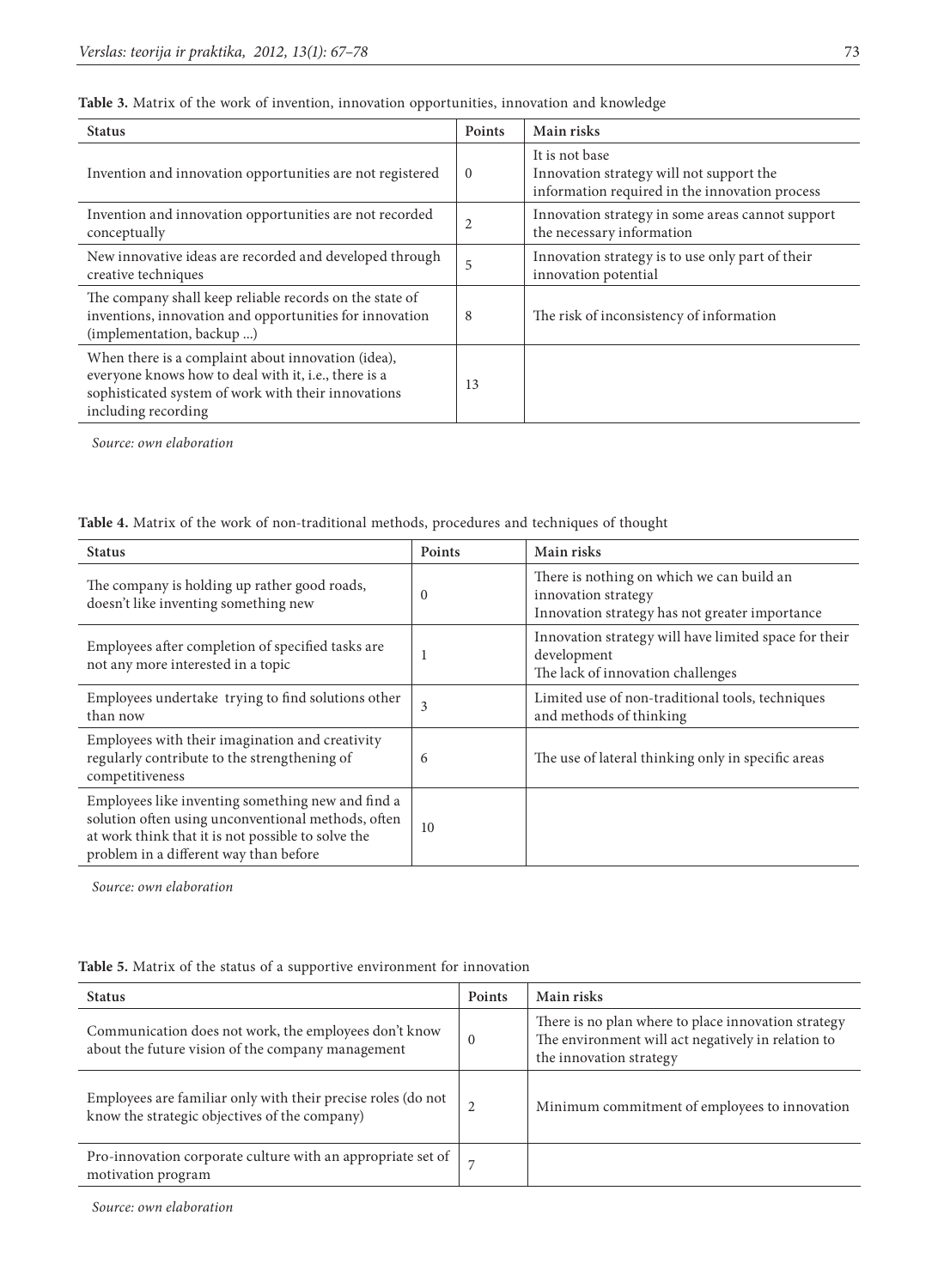### *The matrix of state of organizational structure*

This matrix (Table 6) deals with assessing the suitability of the organizational structure for business purposes in the work of innovation. Attention is focused on three main areas. It is the area of secure information flow within the organizational structure, achieving effective communications within the corporate organizational structure and implementation of innovations in the organizational structure to support easier and faster work with innovation in the enterprise since the margin of the three areas will depend on successful implementation of innovative strategies within the company.

The value of points, as well as the formulation of state and resulting in the main risks is a matter for debate in broad scientific domestic and foreign community.

There is a relationship between the level of readiness of enterprise to implement innovative strategies and scoring areas of its key elements. For this reason the enterprise can eliminate those risks, and successfully implement innovative strategies, the number of points with a minimum acceptable level. According to the status and the number of assigned points to them, we made comparative tables on the basis of which we determine the current level of preparedness of the business. Each level is assigned a point interval (Table 7). If a business fails in minimum acceptable levels, then it should consider whether it would be better to first improve those areas, thereby reducing the risk of failure in the implementation of innovative business strategies.

The proposed comparative table is based on the fact that the sum of points for best status of the area of key elements of an innovation strategy is 53 points (in the case of the first area it is about 12 points, second -13 points, third- 10 points, 7 points of the fourth and fifth, the last- 11 points).

As the enterprise is based on the number of points located on a different level than excellent, then they have the opportunity for the development of innovation and transfer to a higher level.

| <b>Status</b>                                                                                                                     | <b>Points</b> | Main risks                                                                                                                                            |
|-----------------------------------------------------------------------------------------------------------------------------------|---------------|-------------------------------------------------------------------------------------------------------------------------------------------------------|
| Poor organizational structure                                                                                                     | $\Omega$      | There is nothing on which we can build an<br>innovation<br>Innovation strategy is not effective use of<br>information flow and business communication |
| Organizational Structure with lack of security of<br>information flows                                                            | $\mathbf{I}$  | Innovation strategy does not respond to the stimuli                                                                                                   |
| The organizational structure of fully secure information<br>flows, but that does not support effective corporate<br>communication | 4             | Innovation strategy is not linked to all participants<br>The emergence of the difficulties of reconciling<br>innovation activities                    |
| A functioning organizational structure (to ensure efficient<br>information flow and corporate communication)                      | 7             | Some innovative activities will be given insufficient<br>attention                                                                                    |
| Pro-innovation organizational structure fully taking into<br>account the work with innovation                                     | 11            |                                                                                                                                                       |

**Table 6.** Matrix of the state's organizational structure

*Source: own elaboration*

|  |  |  |  |  |  | Table 7. The proposed comparative table to determine the level of preparedness |
|--|--|--|--|--|--|--------------------------------------------------------------------------------|
|--|--|--|--|--|--|--------------------------------------------------------------------------------|

| Level              | Point interval |
|--------------------|----------------|
| Chaotic level      | $0 - 19$       |
| Insufficient level | $20 - 28$      |
| Acceptable level   | $29 - 41$      |
| High level         | $42 - 48$      |
| Excellent level    | $49 - 53$      |

*Source: own elaboration*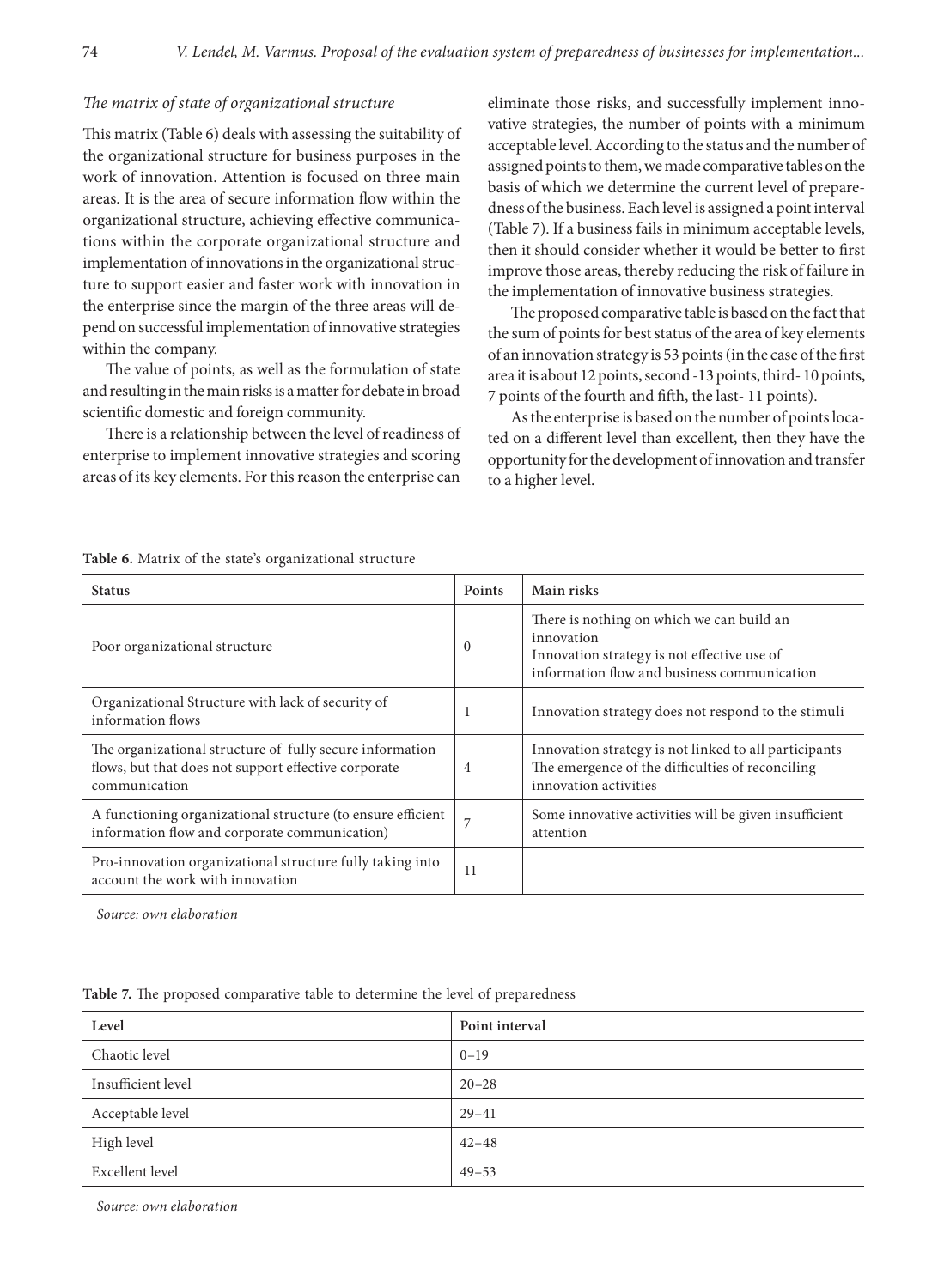### **6. Empirical research – application of the proposed evaluation system of preparedness in business**

We carried out research from May 2009 to February 2011. Our primary task was to obtain and interpret information about the level of preparedness and the use of innovative strategies in the medium and large businesses operating in the Slovak Republic.

The target groups were *medium and large businesses* operating in Slovakia. Research object (the final respondents) was managers of high and middle level management of these businesses. The sample size was 348 respondents (medium and large) for the desired 95% of confidence interval and maximum permissible error of 5%. Since the research involved 462 respondents, the sample is considered representative.

For objectification and better explanatory ability of the research we addressed medium and large businesses. Research involved 462 of the medium (87.01%) and large (12.99%) businesses operating in Slovakia.

In the research we have identified the following main conclusions:

- Among the innovative activities that most of the businesses deal with is in particular the internal research and development (50.65%), obtaining of modern machinery, equipment, computer hardware and software (45.24%) and training for innovative activity (38.53%).
- The biggest problem is the correct understanding of the fundamentals of innovation strategy, which is only average. Correct understanding of the fundamentals of the innovation strategy is referred to only by 12.34% of respondents, who agree with the opinion that this is innovative direction of the business with the goal to exploit and develop its innovative potential.
- 35.5% of respondents said that the innovation strategy of their business is fully utilized, which we consider as a positive development.
- 17.75% of respondents did not deal with the issue of innovation strategy.
- Businesses that have applied innovative strategy seek to improve especially in achieving the goals of market position, working with information and knowledge efficiency.
- 32.9% of respondents regularly review the innovation strategy.
- Only 41.13% of respondents record all the innovative ideas and use them if necessary in contrast to 18.83% of respondents who do not record the innovative ideas.
- 46.97% of businesses identified as a major problem for using innovation strategy in the business the lack of necessary funds. Other problems include the low level of employee motivation (31.60%), technical and organizational complexity (31.60%), lack of appropriate environment

conducive to development of innovation (30.52%) and insufficient use of available resources (24.03%). As the smallest problem the managers considered the lack of trust between management and other departments (12.77%), lack of information about technologies and markets (9.96%) and lack of qualified personnel (only 2.60%).

– Qualitative test of independence confirmed that there is a relationship (dependence) between the application of the dominant business concept and the degree of preparedness for medium and large businesses to use innovation strategy.

The research was focused on the detection level of preparedness of medium and large businesses operating in Slovakia for the use of innovation strategy. Managers had available evaluation form, in which they should evaluate activities in the field of innovation within the marked areas of matrices that most closely match the actual situation. The evaluation form was completed by 380 businesses.

We obtained the number of points that reflect the current state of preparedness of businesses to implementation of innovation strategy. To determine the level of preparedness, we used a comparative table. The following table expresses a clear way to point intervals required for the inclusion of business in one of five levels of preparedness. Now it includes the obtained results.

As shown in Figure 2, most businesses are located at an acceptable level (up 58.42%). We see this as a positive fact and a good basis for further activities of businesses in implementing an innovation strategy. On the other hand, we see as negative that the essential part of businesses is located at the chaotic (8 businesses – 2.11%) and insufficient (86 businesses – 22.63%) levels. These businesses must revise their current marketing and innovation policy. Managers of these businesses are recommended:

- develop a work plan for innovation in the business marketing, including how to achieve it,
- overhaul of corporate strategy in order to include product and process innovations,
- the allocation of sufficient resources (human and financial) to innovate and search,
- introduction of a transparent record of innovative initiatives, ideas and innovation,
- introduction of a transparent record of marketing knowledge of workers and ensure their mutual sharing,
- use non-traditional methods of thinking,
- the establishment of pro-innovation climate for the development of innovative ideas, creating space for open discussion of innovative ideas and work in teams,
- increasing interest in innovation management and innovation strategy,
- develop a suitable incentive program to encourage marketers to deliver new, innovative ideas and initiatives.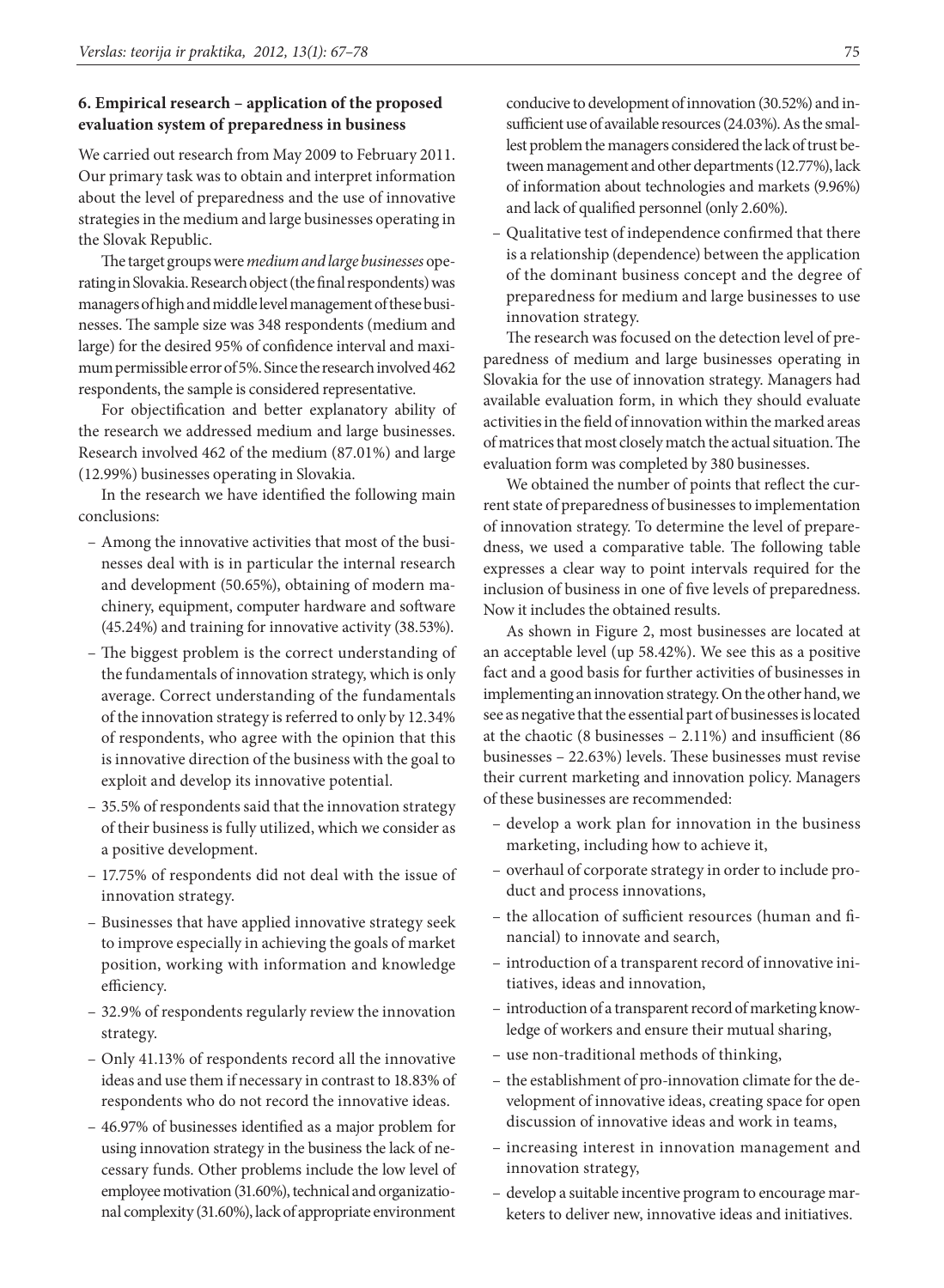| Level        | Point interval | Number of businesses |                 |  |
|--------------|----------------|----------------------|-----------------|--|
|              |                | Absolute values      | Relative values |  |
| Chaotic      | $0 - 19$       |                      | 2.11%           |  |
| Insufficient | $20 - 28$      | 86                   | 22.63%          |  |
| Acceptable   | $29 - 41$      | 222                  | 58.42%          |  |
| High         | $42 - 48$      | 58                   | 15.26%          |  |
| Excellent    | $49 - 53$      |                      | 1.58%           |  |

**Table 8.** Level of preparedness of businesses for the implementation of innovation strategy according to the comparative table

*Source: own elaboration*



**Fig. 2.** Achieved level of preparedness for implementation of innovation strategy

#### *Source: own research*

15.26% of businesses reported a high level of preparedness to implement innovation strategy and six businesses achieved an excellent level of preparedness (Table 8).

In terms of segmentation of businesses according to their place of action, i.e. by region (Fig. 3) we can conclude that best results are reported from Trnava and Prešov region. In contrast, the worst results were obtained in Žilina and Banská Bystrica. In general, we can conclude that different regions show a relatively similar structure of preparedness to implement innovation strategy.



**Fig. 3.** The level of preparedness of businesses by region

*Source: own research*

Figure 4 shows that the dividing of businesses into different levels depending on their size is relatively different. The situation for medium-sized businesses shows worse results than large businesses. We conclude that in the case of medium-sized businesses the acceptable level is of 59.38% of businesses, the insufficient level of 24.37% and 1.87% businesses are at chaotic level. 13.75% of businesses achieve the high level and excellent only 0.63% businesses. In the case of large businesses we can point out that high level is achieved by 23.34% of businesses and excellent level by 6.67% of the businesses. On the other hand, only 13.33% of businesses achieve the insufficient level.



Fig. 4. Level of preparedness of businesses for the implementation of innovation strategy by size of the business

*Source: own research*

#### **7. Discussion**

For the purposes of assessing the level of preparedness of businesses for the implementation of the innovation strategy, we developed a detailed methodology that can be a tool for further evaluation in other conducted research. On the other hand, we realize that this is a methodology which we developed based on our experience and especially thorough analysis and synthesis of knowledge in the area of the innovation strategy derived from domestic and foreign scientific literature. Therefore, the characters can be subjective. For the next application it will require the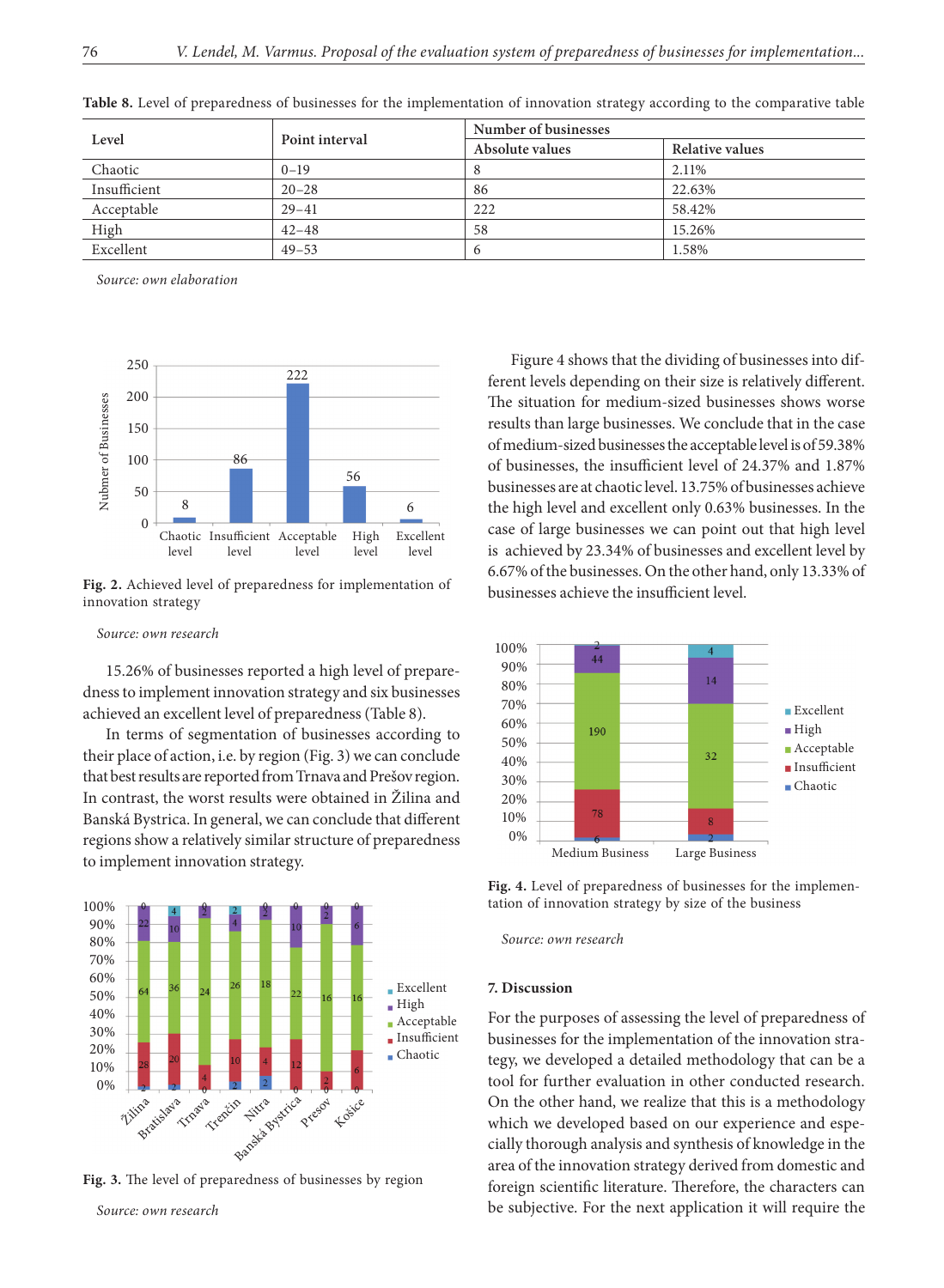verification in the form of public debate and wide professional experience in innovation, marketing and management. For this purpose in the future we plan to speak with experts at universities and colleges in particular of Poland, Lithuania, Austria and Germany. The correctness of the selected level can be checked also by conducting a more detailed empirical research.

Research results obtained form the basis for creating the content of matrices, and determination of scoring. Most interviews with top managers helped to obtain a more comprehensive view of the implementation of innovation strategy, to identify key areas affecting the creation of conditions (opportunities) for its implementation and realization in the business, forming the basis of individual matrices.

In developing and elaborating the proposed system, we issued the system of evaluation of CRM innovation from author Kopřiva (2001). This system is based on the different levels of customer relationship management, the author uses a similar evaluation system by matrices (see Kopřiva 2001). Difference scoring in the following matrices makes provision for the importance factor, which is reflected proportionately in relation to its contribution to the overall preparedness of the business for the implementation of innovative strategies. The different levels of preparedness have been designed to clearly name the different developmental statuses in reaching the highest levels of implementation of innovation strategy. A similar approach can be seen even in case of the maturity levels form model CMM (Capability Maturity Model), which emerged in the Software Engineering Institute Carnegie Mellon University, Pittsburgh at the beginning of the nineties of last century (Gartner 2001).

Methodology developed represents a valuable tool for business managers in the implementation and subsequent application of innovative strategies. It can also be as a tool for self-assessment. Management gets the evaluation of the level of readiness to implement innovation strategies in the business, identify weaknesses in the business in this area and reveals the scope for further improvement. Using the proposed methodology, we see also in the form of a control tool during the implementation of innovation strategy. The aim of the business marketing should be the continuous product improvement, transfer of new ideas, vision and emotion into them and enter them into the market as yet unopened areas where they develop to meet new customer needs. For this purpose, it will help the innovation strategy. For its successful implementation at least an acceptable level is needed that ensures use of its key elements.

### **8. Conclusion**

At present, most of businesses are aware of the significance and importance of innovation strategy. Almost every business is forced to approach to innovation, not just products and services, but most processes as well (Soviar 2009). Business just through innovation strategy is capable of responding promptly to signalling changes in the needs for innovation.

When designing the evaluation of preparedness for the implementation of innovation strategy in the business, theory of strategic management and innovation management was used. On the basis of the analysis (literature, empirical research) we obtained the facts that helped to design an evaluation system and point out problem areas that affect the readiness of business for the implementation of innovation strategy. The collected theoretical aspects related to innovation strategy and the results of empirical research allowed us to establish the comprehensive proposal on a readiness assessment and implementation of innovation strategy. Analysis of domestic and foreign literature highlighted the lack of a comprehensive evaluation system for readiness of the business for the implementation of innovation strategy. The authors in most cases are dealing only with different levels of description, respectively stating involvement of business in innovation (more Tidd *et al.* 2007) and Lesáková 2010). Created rating system takes into account these findings (levels) and also based on an assessment of current status of key elements of the innovation strategy through the score.

Solution of the problem in the paper was focused on proposal of evaluation system of preparedness of businesses for implementation of innovation strategy. The decisive result is the developed methodology of readiness assessment of business applied in the Slovak businesses. Developed methodology is for the senior managers, not only as a control tool, but primarily as a tool for self-evaluation, which highlights the weaknesses of the business in terms of innovation and reveals space for improvement.

#### **Acknowledgements**

This paper was partially supported by the Slovak scientific grant VEGA 1/0992/11 2011-2013.

#### **References**

- Bartók, M.; Ješka, A. 2006. Procesy riadenia a implementácie inovácií vo firemných podmienkach, in *Transfer Inovácií* vol. 9. SJF, TU v Košiciach, 222–224. ISBN 80-80-73-703-0 (in Slovak).
- Blašková, M. 2010. Creative proactive-concluding theory of motivating, *Verslas: teorija ir praktika* **[**Business: Theory and Practice] 11(1): 39–48. <http://dx.doi.org/10.3846/btp.2010.05>
- Bono, E. 1998. *Lateral Thinking: a Textbook of Creativity: the Use of Lateral Thinking*. Penguin. ISBN 9780140284492.
- Bono, E. 1993. *Serious Creativity: Using the Power of Lateral Thinking to Create New Ideas*. HarperBusiness. ISBN 978- 0887306358.